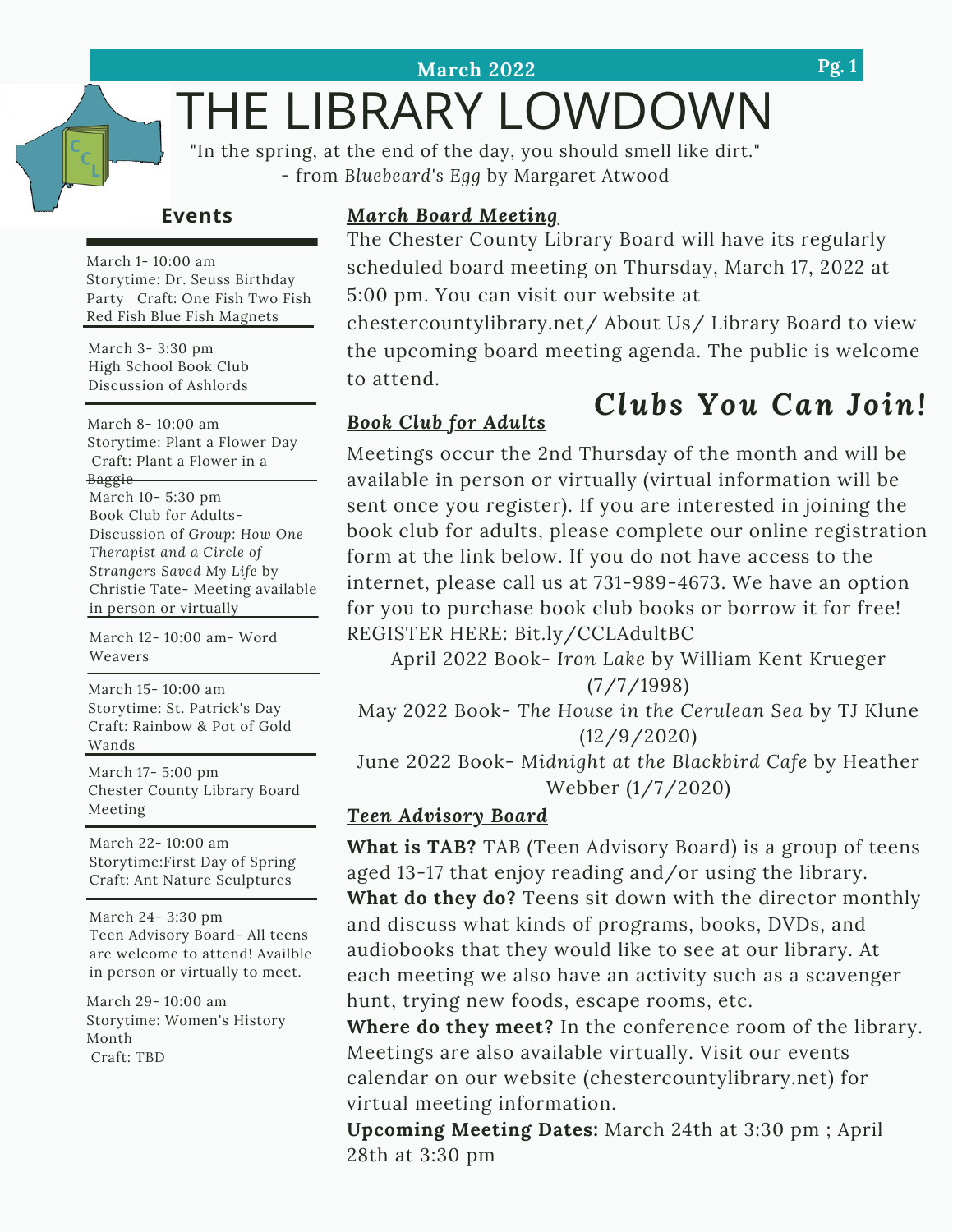### **March 2022**

## *TAB Election Results*

Our teen advisory board voted to elect officials during the February 24th meeting. Officials for each position are as follows. Congratulations to our new officers! **President:** Benjamin Elder **Vice President:** Pierce Jordan **Secretary:** Sophia Eskew

## *New at the Library*

## *DVDs*

*No Strings Attached, Monster vs Aliens, Flight of the Phoenix, Scooby-Doo! & Batman The Brave and the Bold, Elmo Potty Time, Stand By Me, Scooby-Doo! Winter Wonderdog, Texas Chainsaw, Once Upon a Time in the West, Becoming the G.O.A.T. : The Tom Brady Story*

### *Adult Fiction*

*Criminal Mischief* by Stuart Woods, *19 Yellow Moon Road* by Fern Michaels, *Wrath of Poseidon* by Clive Cussler, *Paranoid* by Lisa Jackson, *Missing : The Search : The Found* by Shelley Shepard Gray, *The Accidental Empress* by Allison Pataki, *Gideon's Call* by Peter Leavell, *We Are the Brennans* by Tracey Lange, *Find Me* by Alafair Burke, *Foundaation of Love* by Amy Clipston, *A Season on the Wind* by Suzanne Woods Fisher, *The Party Crasher* by Sophie Kinsella, *Once Upon a Wardrobe* by Patti Callahan Henry

### *Adult Fiction Cont.*

*Tell Me How To Be* by Neel Patel, *Daughter of the Morning Star* by Craig Johnson, *The Neighbor's Secret* by L. Alison Heller, *Better Off Dead* by Lee Child, *The World Played Chess* by Robert Dugoni, *Bright Burning Things* by Lisa Harding, *Lighning Down* by Tom Clavin, *W.E.B. Griffin Rogue Asset* by Brian Andrews, *The Bone Code* by Kathy Reichs, *Invisible* by Danielle Steel, *Sugar Birds* by Sheryl Grey Bostrom, *Greenwich Park* by Katherine Faulkner, *Steal* by James Patterson, *The Great Mrs. Elias* by Barbara Chase-Riboud, *The Christmas Dress* by Courtney Cole, *A Season of Change* by Beth Wiseman

#### *Adult Non-Fiction*

*What Are the Odds? From Crack Addict to CEO* by Mike Lindrell, *Apropos of Nothing* by Woody Allen

## *Volunteer Opportunities Available*

The Chester County Library is accepting applications for volunteering at the library. We need volunteers for some projects to improve our TN room collection, for story time crafts, and for our upcoming summer reading program. Please visit chestercountylibrary.net and go to About / Volunteer to complete a virtual application or stop by the library.

## *Adult Non-Fiction*

*Our Class* by Chris Hedges, *Fodor's Travel Essential: Southwest, The Immunotype Breakthrough* by Heather Moday, *Rebel Homemaker* by Drew Barrymore, *The Diabetic Goodie Cookbook* by Kathy Kochan, *Gastro Obscura* by Cecily Wong

## *Children's Learning Kits*

*Bob Books Plus*

## *Children's Easy Readers*

*The Big Wide Welcome* by Trillia Newbell *Spanish Easy/Juvenile*

### *Books*

*Brick by Brick / Ladrillo a Ladrillo* by Heidi Woodward Sheffield

### *YA Graphic Novels*

*Lumberjanes Volume 9 On a Roll* by Shannon Watters

## *YA Graphic Novels*

*Court* by Tracy Wolff *Juvenile Fiction*

*The Stolen Slippers* by Melissa De La Cruz, *The Princess in black and the Mermaid Princess* by Shannon Hale *Juvenile Graphic Novels*

*Baby-Sitters Little Sister: Karen's School Picture*